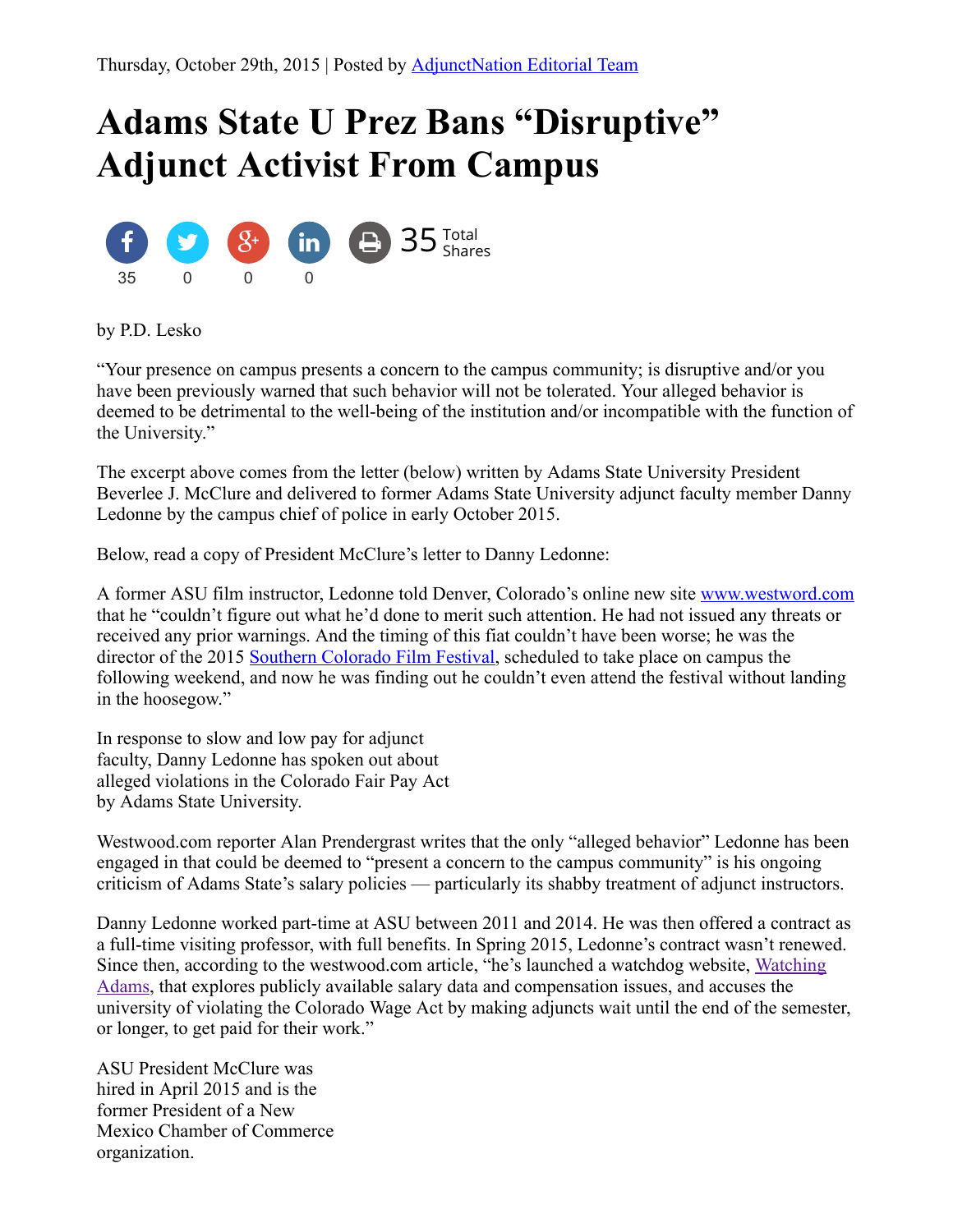Dear Mr. Ledonne:

In the interest of Adams State University, you are hereby prohibited from being on Adams State University property. This action has been taken because your alleged behavior is deemed to be detrimental to the well-being of the institution and/or incompatible with the function of the University. Your presence on campus presents a concern to the campus community; is disruptive and/or you have been previously warned that such behavior will not be tolerated.

The prohibition is for an indefinite period of time. Your presence on any property owned or operated by Adams State University will result in your immediate arrest for trespass.

You are also advised that you may not return to campus including any campus facilities until a decision is made to any appeal. The appeal must be in writing and must be made within ten days of the receipt of this notice. Your appeal may be sent to the following address:

Jessica C. Salazar **Assistant Attorney General** Colorado Department of Law **State Services Section, Education Unit** Ralph L. Carr Colorado Judicial Center 1300 Broadway, 6th Floor Denver, Colorado 80203

If you have any questions, please contact Ms. Salazar at 720-508-6173.

Sincerely,

Dr. Beverlee President

cc: Adams State University Board of Trustees Chief Paul Grohowski, Adams State University Police Department

OFFICE OF THE PRESIDENT 208 Edgemont Boulevard, Suite 2180 - Alamosa, CO 81101 - Phone: 719-587-7341 www.adams.edu



President McClure declined a request for an interview about the ban, but her office issued a brief statement denying that the decision was made in response to the Watching Adams website: "It is unfortunate that a disgruntled, unsuccessful job applicant is misconstruing information about Adams State University. Mr. Ledonne's persona non grata status was not issued in response to his website, but for safety reasons. There is an appeal process that can be pursued by Mr. Ledonne. Since this is a personnel issue, the University will not comment further"

McClure, hired by Adams State University in April of 2015, is the former head of the The New Mexico Association of Commerce and Industry.

ACI Board Chair Dan Girand congratulated McClure when she was hired by Adams State University.